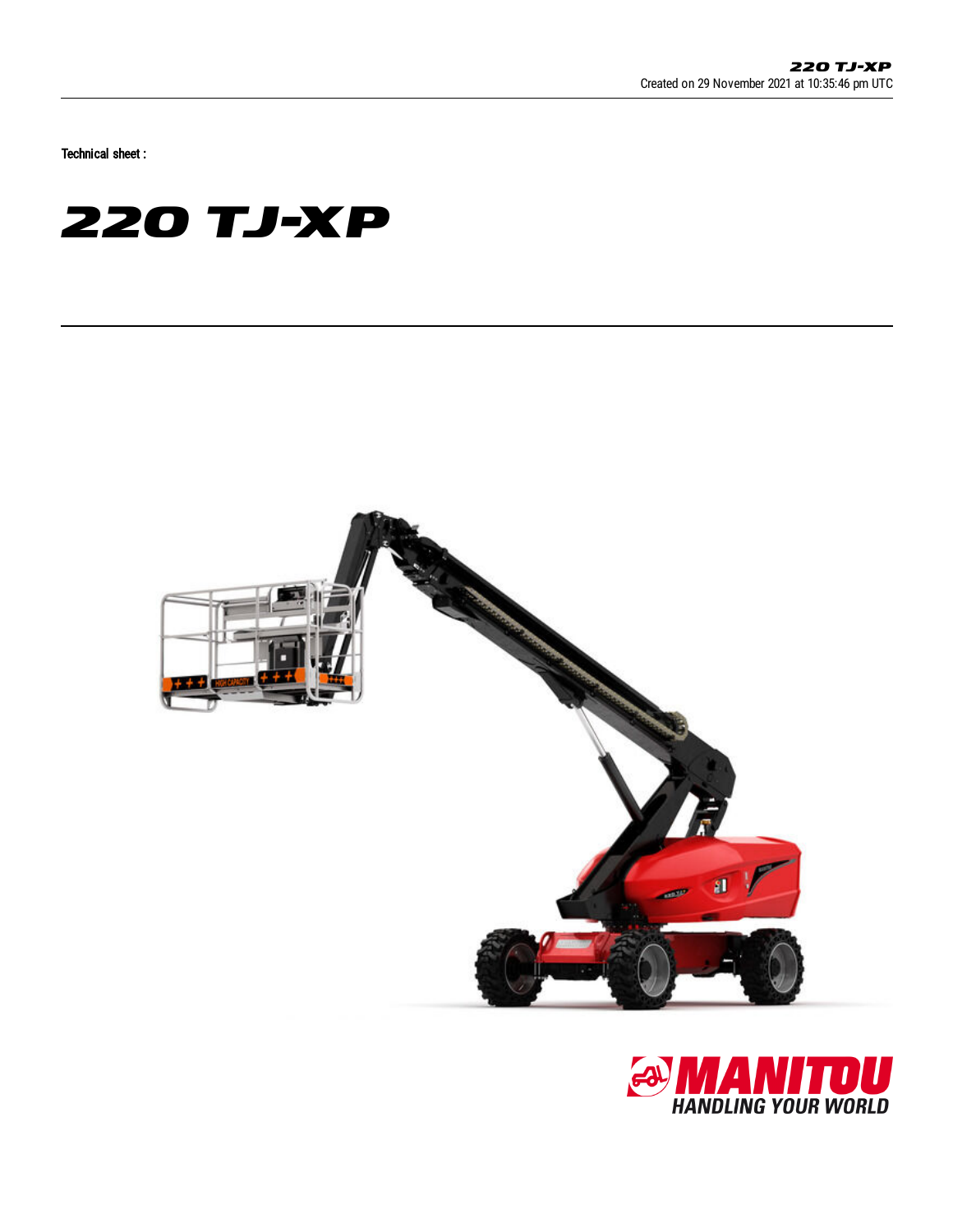| <b>Capacities</b>                       |          | <b>Metric</b>                                                                                                        |
|-----------------------------------------|----------|----------------------------------------------------------------------------------------------------------------------|
| Working height                          | h21      | 22 m                                                                                                                 |
| Platform height                         | h7       | 21.74 m                                                                                                              |
| Max. outreach                           | r1       | 17.78 m                                                                                                              |
| Pendular arm rotation (bottom)          |          | $+63°$                                                                                                               |
|                                         | Q        |                                                                                                                      |
| Platform capacity                       |          | 350 kg<br>360°                                                                                                       |
| Turret rotation                         |          |                                                                                                                      |
| Platform rotation (right / left)        |          | 90 ° / 90 °                                                                                                          |
| Number of people (inside / outside)     |          | 3/3                                                                                                                  |
| <b>Weight and dimensions</b>            |          |                                                                                                                      |
| Platform weight*                        |          | 13600 kg<br>2.30 m x 0.90 m                                                                                          |
| Platform dimensions (length x width)    | lp / ep  |                                                                                                                      |
| Overall width                           | b1<br> 1 | 2.48 m<br>10.05 m                                                                                                    |
| Overall length                          |          |                                                                                                                      |
| Overall height                          | h17      | 2.52 m                                                                                                               |
| Overall length (stowed)                 | 9        | 7.35 m                                                                                                               |
| Overall height (stowed)                 | h18      | 3.03 <sub>m</sub>                                                                                                    |
| Floor height (access)                   | h20      | 0.39 m                                                                                                               |
| Jib length                              | 113      | 2 <sub>m</sub>                                                                                                       |
| Internal turning radius (over tyres)    | b13      | 2 <sub>m</sub>                                                                                                       |
| External turning radius                 | Wa3      | 4.40 m                                                                                                               |
| Ground clearance at centre of wheelbase | m2       | 0.44 <sub>m</sub>                                                                                                    |
| Wheelbase                               |          | 2.80 <sub>m</sub>                                                                                                    |
| <b>Performances</b>                     |          |                                                                                                                      |
| Drive speed - stowed                    |          | 5.40 km/h                                                                                                            |
| Drive speed - raised                    |          | 1 km/h                                                                                                               |
| Gradeability                            |          | 40 %                                                                                                                 |
| Permissible leveling                    |          | $4~^{\circ}$                                                                                                         |
| Wheels                                  |          |                                                                                                                      |
| Tyres type                              |          | Solid Tyres Cured-On                                                                                                 |
| Drive wheels (front / rear)             |          | 2/2                                                                                                                  |
| Steering wheels (front / rear)          |          | 2/2                                                                                                                  |
| Braking wheels (front / rear)           |          | 2/2                                                                                                                  |
| <b>Engine/Battery</b>                   |          |                                                                                                                      |
| Engine brand / model                    |          | Kubota - V1505.E3B                                                                                                   |
| Engine norm                             |          | Stage IIIA                                                                                                           |
| I.C. Engine power rating / Power (kW)   |          | 35 Hp / 26.20 kW                                                                                                     |
| Miscellaneous                           |          |                                                                                                                      |
| <b>Ground Pressure</b>                  |          | 18.30 daN/cm <sup>2</sup>                                                                                            |
| <b>Hydraulic Pressure</b>               |          | 400 bar                                                                                                              |
| Hydraulic tank capacity                 |          | 941                                                                                                                  |
| Fuel tank                               |          | 721                                                                                                                  |
| Noise to environment (LwA)              |          | $< 104$ dB(A)                                                                                                        |
| Vibration on hands/arms                 |          | $< 0$ m/s <sup>2</sup>                                                                                               |
| Daily consumption **                    |          | 7.981                                                                                                                |
| <b>Standards compliance</b>             |          |                                                                                                                      |
| This machine is in compliance with:     |          | European directives: 2006/42/EC- Machinery (revised<br>EN280:2013) - 2004/108/EC (EMC) - 2006/95/EC<br>(Low voltage) |

220 TJ-XP - Created on 29 November 2021 at 10:35:46 pm UTC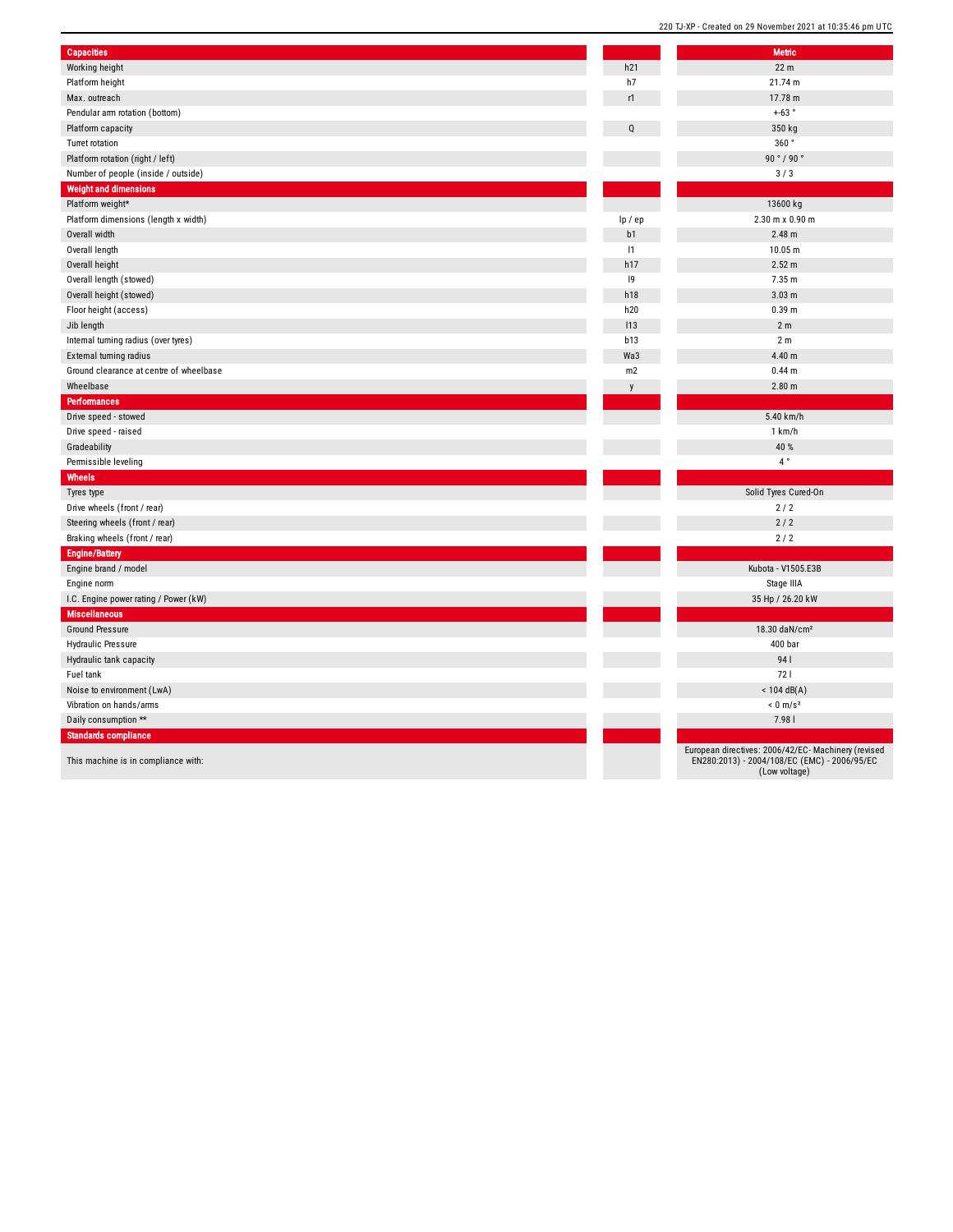## **Load chart**

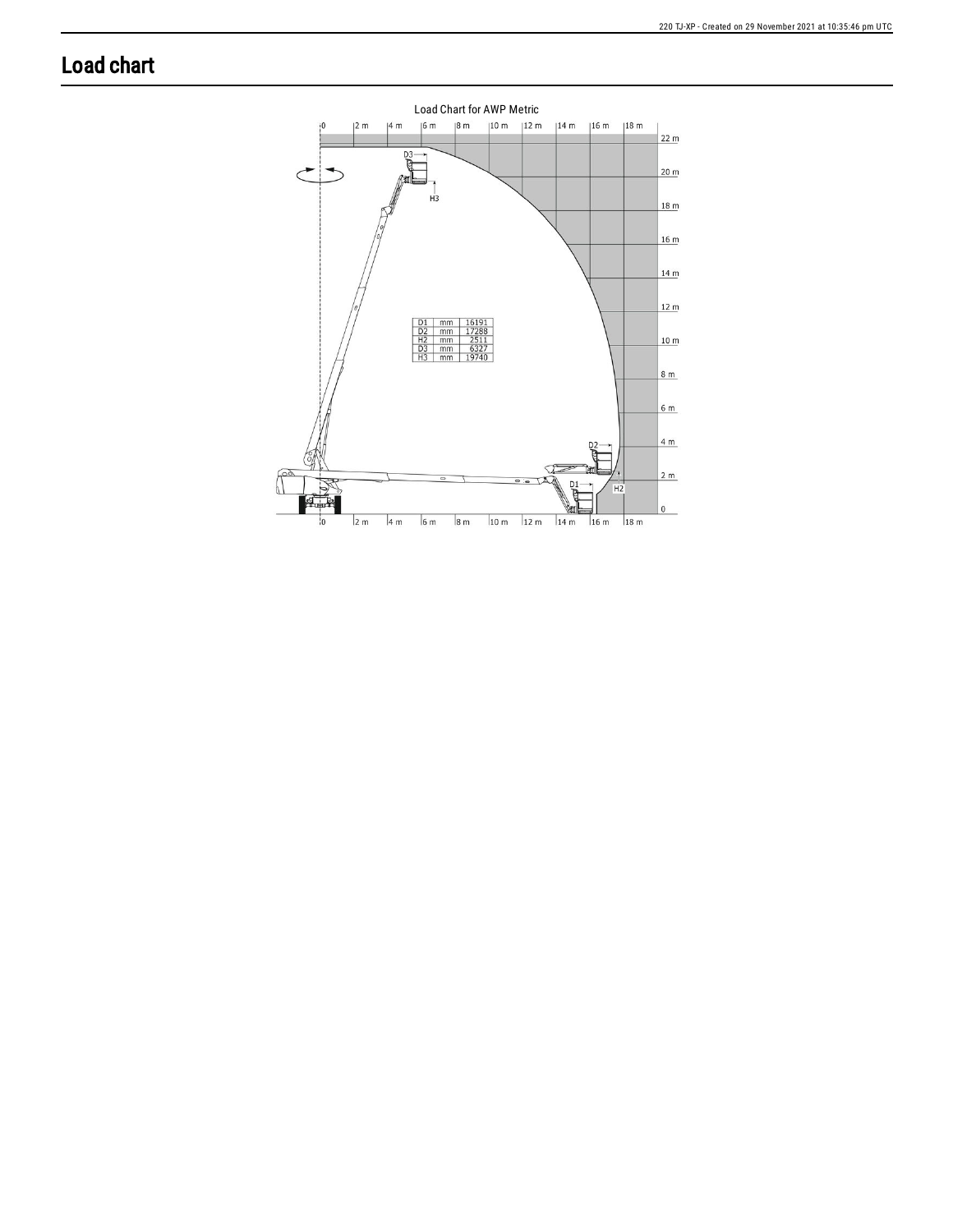### 220 TJ-XP - Dimensional drawing





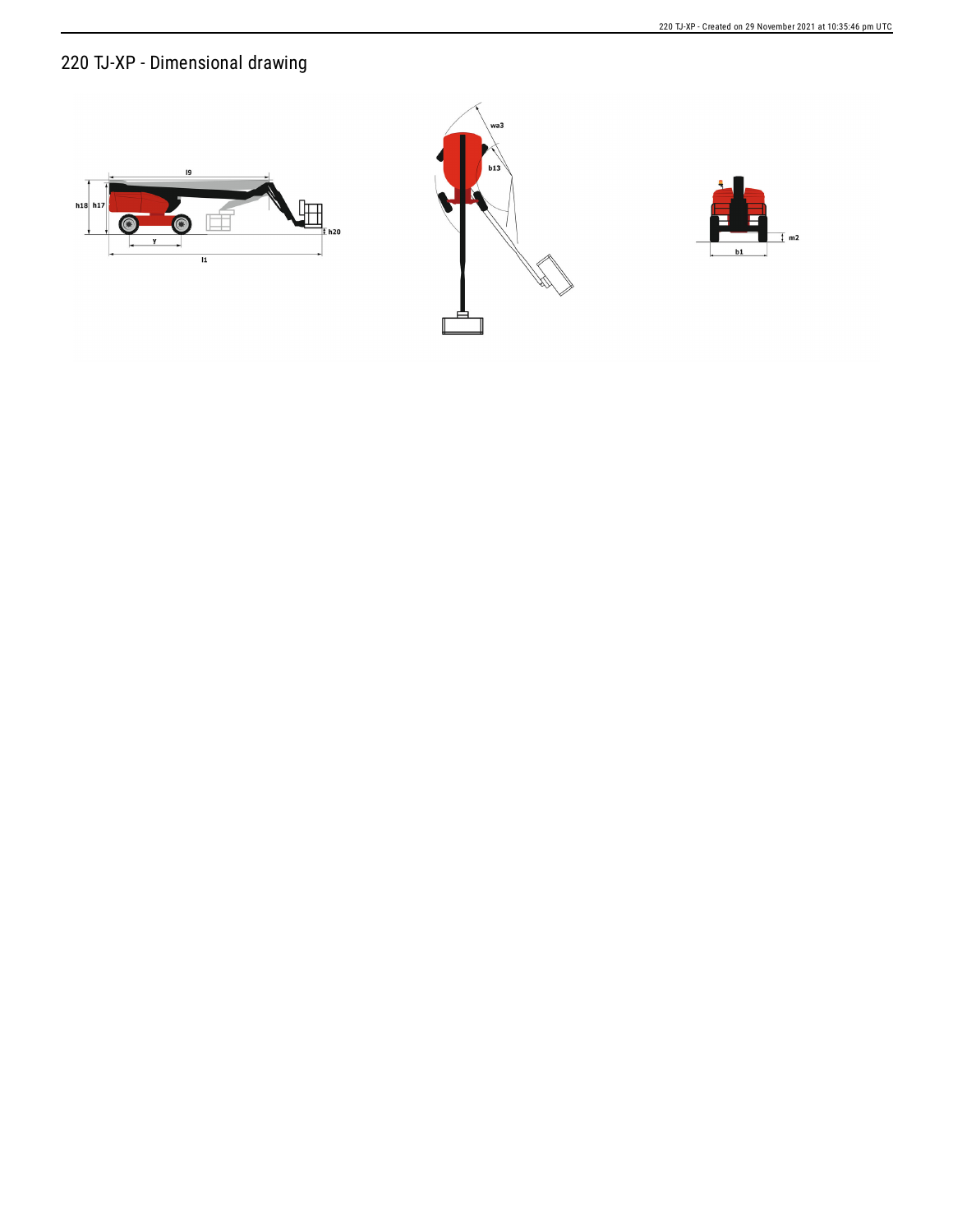#### **Equipment**

| <b>Standard</b>                                                             |
|-----------------------------------------------------------------------------|
| 230V Predisposition                                                         |
| 4 simultaneous movements                                                    |
| 4 wheel steer with crab mode                                                |
| Audible alarm and illuminated indicator lamp (leveling, overload, lowering) |
| Backup electrical pump                                                      |
| Basket 2,300 mm                                                             |
| Continuous turret rotation                                                  |
| Differential locking on rear axle                                           |
| Electronic platform compensation                                            |
| Emergency stop button in platform and on frame                              |
| Engine mounted on sliding platform                                          |
| Fuel gauge with low level indicator                                         |
| Integrated diagnostic assistance                                            |
| Oscillating front axle                                                      |
| Protective cover for control panel                                          |
| Rear axle with limited slip differential                                    |
| Remote control for transport                                                |
|                                                                             |

#### **Optional** 110 or 230V plug with differential circuit breaker Access control keypad for easy link Additional storage boxes Air predisposition Basket 1,800 mm Battery cut-off Beep on every movement Beep upon travel Biodegradable oil Catalytic cleaner Extreme cold oil Key lock on fuel t a n k Onboard generator (3,5 or 5 kW) Panel support kit SMS : Safe Man System Safety hamess Screen protection on the lower box control Spark arrester Special color paints Tube support kit Turret cover with key lock Water predisposition Working light